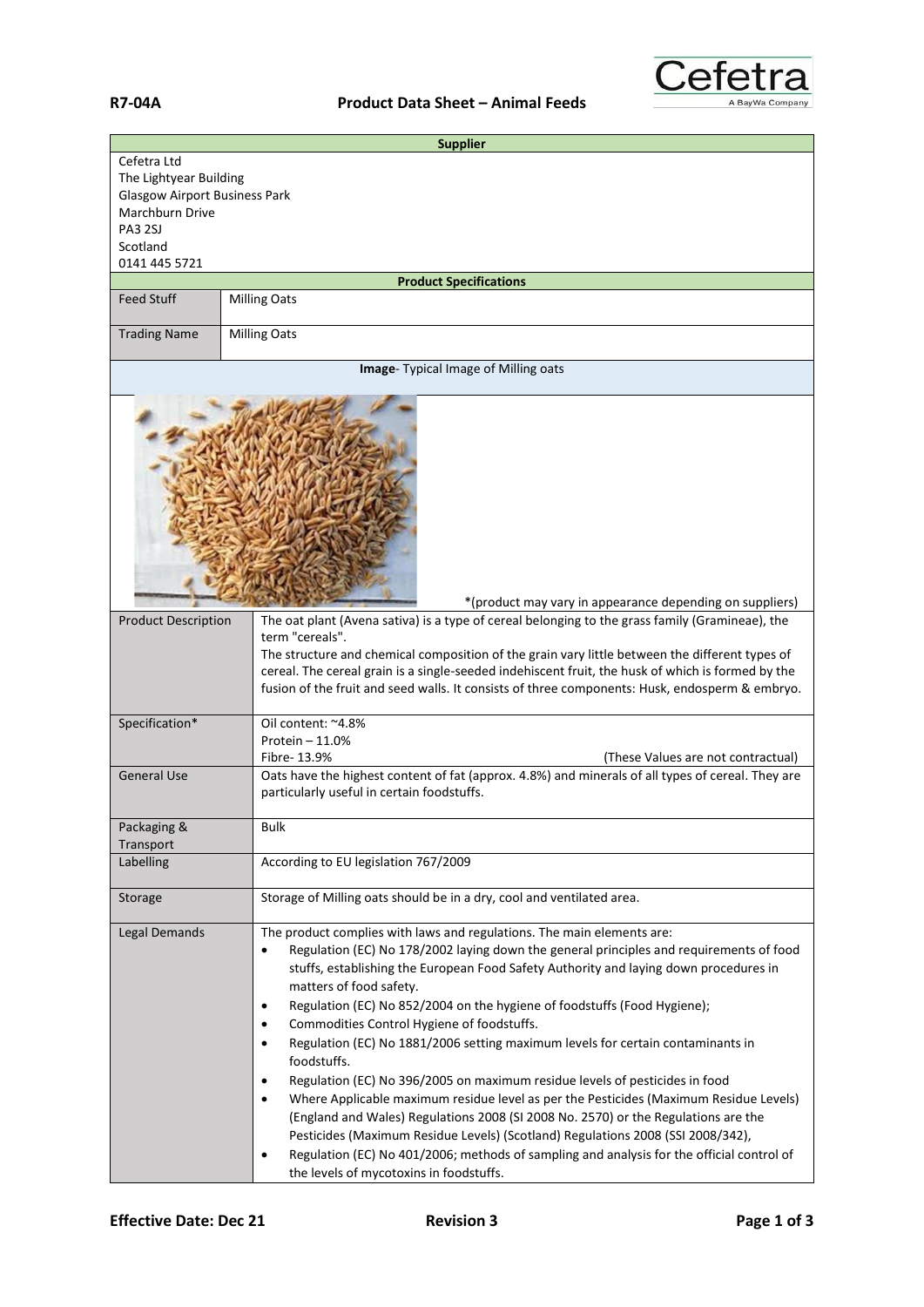**R7-04A Product Data Sheet – Animal Feeds**



|                                                                                                                         | Recommendation 2006/583/EC, the prevention and reduction of Fusarium toxins in<br>$\bullet$                                 |  |
|-------------------------------------------------------------------------------------------------------------------------|-----------------------------------------------------------------------------------------------------------------------------|--|
|                                                                                                                         | cereals and cereal products.                                                                                                |  |
|                                                                                                                         |                                                                                                                             |  |
| Undesirable                                                                                                             | The maximum determined contents for undesirable substances in feedstuff, such as established                                |  |
| substances                                                                                                              | in:<br>. Regulation 1881/2006 setting maximum levels for certain contaminants in foodstuffs                                 |  |
|                                                                                                                         | . Regulation 396/2005 on maximum residue levels of pesticides in food.                                                      |  |
|                                                                                                                         | . Regulation 401/2006- methods of sampling and analysis for the official of the levels of                                   |  |
|                                                                                                                         | mycotoxins in foodstuffs.                                                                                                   |  |
|                                                                                                                         | Specific analysis and standard tolerances                                                                                   |  |
| Salmonella                                                                                                              | Absent in 25g                                                                                                               |  |
| Appearance                                                                                                              | Pale colour, typical appearance of milled oats.                                                                             |  |
| Country of origin                                                                                                       | UK & Ireland                                                                                                                |  |
| <b>Health Information</b>                                                                                               |                                                                                                                             |  |
| Inhalation                                                                                                              | Classified as a dust nuisance only. Inhalation may aggravate those with pre-existing conditions.                            |  |
| Ingestion<br>Eye Contact                                                                                                | Non-hazardous food product. May cause an allergic response with sensitive individuals.<br>Can cause discomfort              |  |
| <b>Skin Contact</b>                                                                                                     | In certain individuals subject to Malady, dermatitis may occur and hence protective gloves                                  |  |
|                                                                                                                         | would be advisable. The material is classified as non-toxic but as dust nuisance only. It is not a                          |  |
|                                                                                                                         | corrosive.                                                                                                                  |  |
| Toxicological                                                                                                           | Not available.                                                                                                              |  |
| Information                                                                                                             |                                                                                                                             |  |
| Occupational                                                                                                            | None available.                                                                                                             |  |
| exposure limits                                                                                                         |                                                                                                                             |  |
|                                                                                                                         | <b>Emergency first aid procedures</b>                                                                                       |  |
| Ingestion                                                                                                               | Non-toxic - dust masks should be worn.                                                                                      |  |
| Eye Contact                                                                                                             | In the event of eye contact irrigate with water for at least 15 minutes. Exposure may result in                             |  |
|                                                                                                                         | mild irritation. Seek medical attention if symptoms persist.                                                                |  |
|                                                                                                                         |                                                                                                                             |  |
| <b>Skin Contact</b>                                                                                                     | Wash contact areas with soap and water. Get medical attention promptly if symptoms occur.                                   |  |
|                                                                                                                         |                                                                                                                             |  |
| Inhalation                                                                                                              | Remove person to fresh air. Seek medical attention if symptoms persist.                                                     |  |
|                                                                                                                         |                                                                                                                             |  |
| Physical state                                                                                                          | <b>Physical properties</b><br>Solid                                                                                         |  |
| Appearance                                                                                                              | Pale colour, typical appearance of milled oats.                                                                             |  |
| Odour                                                                                                                   | Milling oats have a slight pleasant odour.                                                                                  |  |
| <b>Flammability limits</b>                                                                                              | Excessively high water content may result in self-heating due to increased respiratory activity.                            |  |
|                                                                                                                         | The oats in individual clusters of excessively moist cargo heat up and give rise to more damp                               |  |
|                                                                                                                         | (sweating) cereal at the boundary layers of the cluster. In this way, the process propagates into                           |  |
|                                                                                                                         | other parts of the cargo. Such clusters may form, for example, in too freshly harvested product                             |  |
|                                                                                                                         | (not yet post-ripened) or where excessively damp goods have been loaded.                                                    |  |
| <b>Fire &amp; Explosion hazard</b>                                                                                      |                                                                                                                             |  |
| Flammability                                                                                                            | There is a risk of dust explosion at dust/air ratios of 20 - 2000 $g/m3$ . BZ 2- Catches fire briefly                       |  |
| <b>Flash Point</b>                                                                                                      | and extinguishes rapidly.<br>Volatile gases which have formed in the cargo over the course of self-heating and have a flash |  |
|                                                                                                                         | point of around 60°C have spontaneously ignited.                                                                            |  |
| Extinguishing media                                                                                                     | Foam, dry chemical, carbon dioxide and water spray.                                                                         |  |
| <b>Explosion Class</b>                                                                                                  | ST <sub>1</sub>                                                                                                             |  |
|                                                                                                                         | Special firefighting procedures & precautions                                                                               |  |
| Suitable extinguishing agents are dry agent, carbon dioxide and foam. Fire fighters should use self-contained breathing |                                                                                                                             |  |
| apparatus to avoid exposure to smoke and fumes.                                                                         |                                                                                                                             |  |
|                                                                                                                         |                                                                                                                             |  |
| Toxic gases such as hydrocarbons and carbon oxides may evolve when heated.                                              |                                                                                                                             |  |
|                                                                                                                         | <b>Reactivity</b>                                                                                                           |  |
| Stability                                                                                                               | Stable                                                                                                                      |  |
| Hazardous<br>Polymerization                                                                                             | Not known.                                                                                                                  |  |
| <b>Materials to Avoid</b>                                                                                               | Strong oxidizing agents, moisture and heat sources.                                                                         |  |
|                                                                                                                         |                                                                                                                             |  |